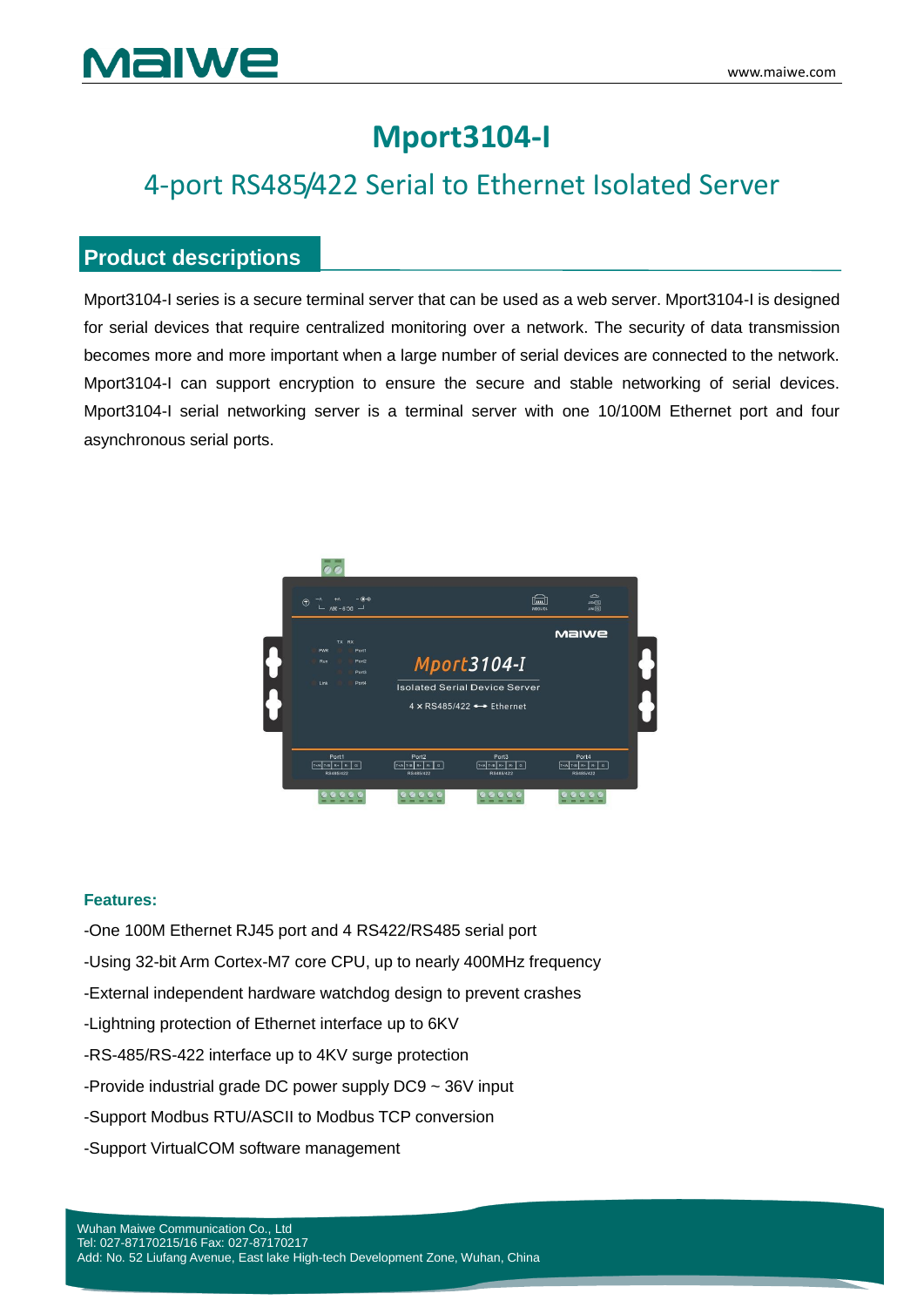# MaIWe

### **Product specifications**

| Model                         |                                              | Mport3104-I                                                                                                       |
|-------------------------------|----------------------------------------------|-------------------------------------------------------------------------------------------------------------------|
| <b>Power Supply</b>           | <b>Operating Voltage</b>                     | $9 - 36V$                                                                                                         |
|                               | <b>Working Current</b>                       | 104mA@12V                                                                                                         |
| <b>Network Port</b>           | <b>Network Port</b>                          | 10/100Mbps;RJ45 interface; adaptive MDI/MDIX<br>cross-connect and auto-flip                                       |
|                               | <b>Isolation Protection</b>                  | 1.5KV                                                                                                             |
| <b>Serial Port</b>            | <b>Serial Ports</b>                          | 4*RS-485/422                                                                                                      |
|                               | <b>Baud</b> rate                             | 600~460800 (bps)                                                                                                  |
|                               | Data bit                                     | 7,8                                                                                                               |
|                               | Stop bit                                     | 1, 2                                                                                                              |
|                               | validation modes                             | none, odd parity, even parity                                                                                     |
|                               | <b>Isolate Power</b><br>Supply               | 3KVDC                                                                                                             |
|                               | <b>ESD</b>                                   | ±8kV(contact); ±15kV(air)                                                                                         |
|                               | Surge                                        | Power Supply: ±4kV/common mode, ±4kV/differential mode                                                            |
| <b>Reliability</b>            |                                              | RS-485/422: ±4kV/common mode, ±4kV/differential mode                                                              |
|                               |                                              | Network port:±6kV/ common mode, ±4kV/ differential mode                                                           |
|                               | <b>EFT</b>                                   | Power supply: ±4kV; Communication port: ± 2kV                                                                     |
|                               | Size(L*W*H)                                  | 207×112×34.2 (mm)                                                                                                 |
| Other                         | Working<br>Environment                       | -40°C $\sim$ +85°C, 5% $\sim$ 95% RH (no condensation)                                                            |
|                               | Storage<br>Temperature                       | -40°C $\sim$ +85°C, 5% $\sim$ 95% RH (no condensation)                                                            |
|                               | Network protocol                             | IPv4, IP, TCP/UDP, ARP, ICMP, DHCP, DNS, HTTP,<br><b>RFC2217</b>                                                  |
|                               | IP                                           | Static IP / DHCP                                                                                                  |
| Software<br><b>Parameters</b> | <b>DNS</b>                                   | Support                                                                                                           |
|                               | <b>User Configuration</b>                    | Web configuration                                                                                                 |
|                               | Simple Transparent<br>Transmission<br>Method | <b>TCP Server/TCP Client/UDP Client/UDP</b><br>Multicast/RealCOM/Pair Connection                                  |
|                               | Modbus                                       | Modbus RTU/ASCII to Modbus TCP                                                                                    |
|                               | Serial port<br>packaging                     | Time and length can be set; the default value changes<br>according to the bit rate; the maximum packing length is |